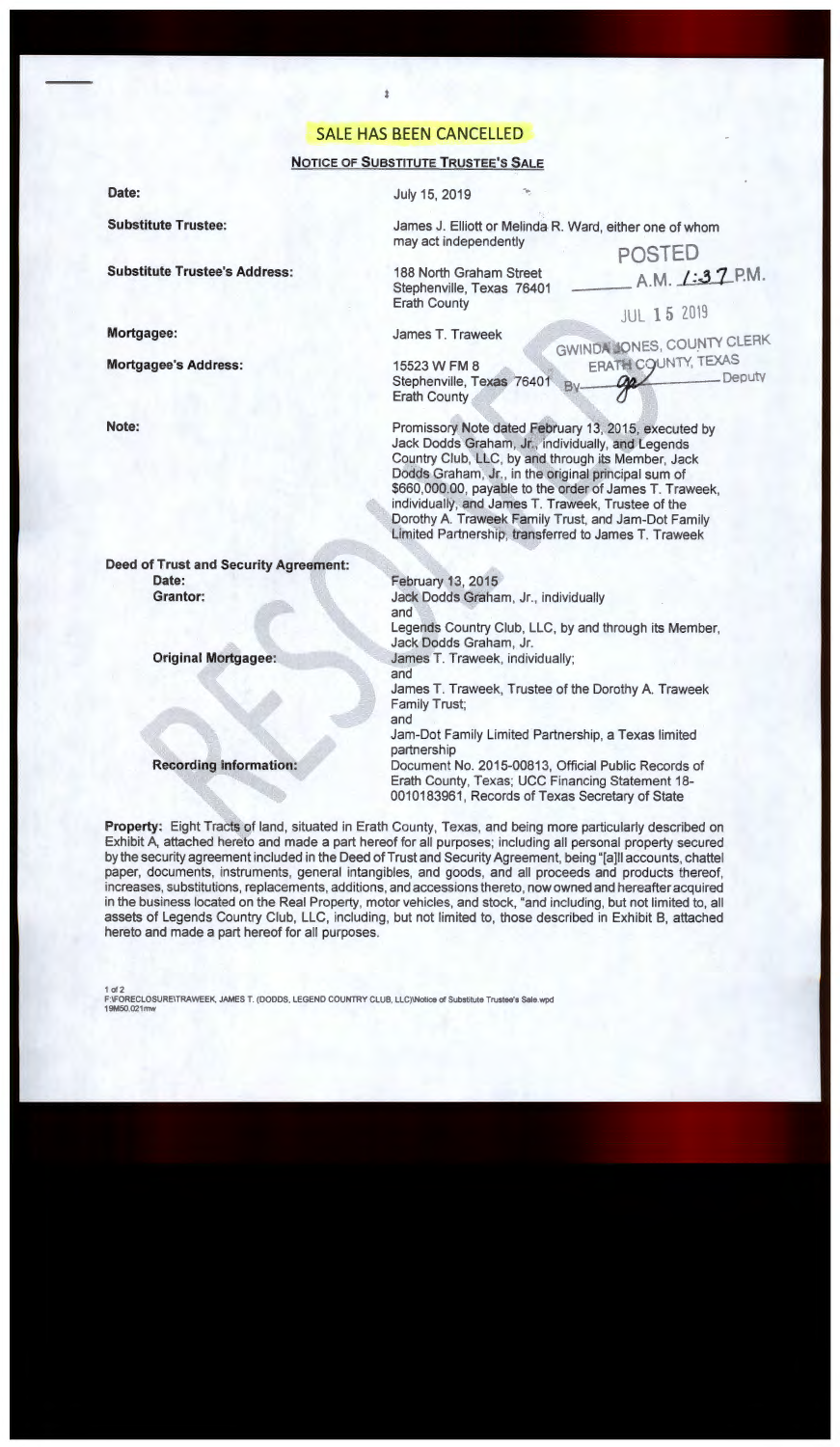| County:                                | <b>Erath County, Texas</b>                                                                                                                            |
|----------------------------------------|-------------------------------------------------------------------------------------------------------------------------------------------------------|
| Date of Sale (first Tuesday of month): | <b>August 6, 2019</b>                                                                                                                                 |
| <b>Time of Sale:</b>                   | The sale will begin no earlier than 10:00 a.m. or no later<br>than three hours thereafter. The sale will be completed by<br>no later than $4:00$ p.m. |
| <b>Place of Sale:</b>                  | Erath County Courthouse in Stephenville, Texas, at the<br>following location: On the south side steps of the<br>Courthouse.                           |

:.

ASSERT AND PROTECT YOUR RIGHTS AS A MEMBER OF THE ARMED FORCES OF THE UNITED STATES. IF YOU ARE OR YOUR SPOUSE IS SERVING ON ACTIVE MILITARY DUTY, INCLUDING ACTIVEMILITARYDUTYASAMEMBEROFTHETEXASNATIONALGUARDORTHENATIONALGUARD OF ANOTHER STATE OR AS A MEMBER OF A RESERVE COMPONENT OF THE ARMED FORCES OF THE UNITED STATES, PLEASE SEND WRITTEN NOTICE OF THE ACTIVE DUTY MILITARY SERVICE TO THE SENDER OF THIS NOTICE IMMEDIATELY.

The Deed of Trust and Security Agreement and the Note secured thereby were renewed, extended, reinstated, reaffirmed, and modified by Agreement recorded under Document No. 2018-01347, Official Public Records of Erath County, Texas, and were transferred to Mortgagee by instrument recorded under Document No. 2018-02210, Official Public Records of Erath County, Texas.

William H. Oxford is the Trustee under the Deed of Trust and Security Agreement; however, Mortgagee has appointed James J. Elliott or Melinda Ward, either one of whom may act independently, as the Substitute Trustee under the Deed of Trust and Security Agreement. Mortgagee has instructed Substitute Trustee to offer the Property for sale toward the satisfaction of the Note and the obligations under the Deed of Trust and Security Agreement.

Notice is given that on the Date of Sale, Substitute Trustee will offer the Property for sale at public auction at the Place of Sale, to the highest bidder for cash, "AS IS." The sale will begin at the Time of Sale or not later than three hours thereafter. THERE WILL BE NO WARRANTY RELATING TO TITLE, POSSESSION, QUIET ENJOYMENT, OR THE LIKE FOR THE PERSONAL PROPERTY IN THIS DISPOSITION. The sale will begin at the Time of Sale or not later than three hours thereafter. This sale will be conducted subject to the right of rescission contained in section 51 .016 of the Texas Property Code.

Melinda R. Ward, Substitute Trustee

2019, by Melinda

**STATE OF TEXAS** 

COUNTY OF ERATH

This instrument was acknowledged before me on  $\Box$ R. Ward, as Substitute Trustee.



**Notary Public, State of Texas**<br>My commission expires:

2 of 2<br>F:\FORECLOSURE\TRAWEEK, JAMES .T. (DODDS, LEGEND COUNTRY CLUB, LLC)\Notice of Substitute Trustee's Sale.wpd 19M50.021mw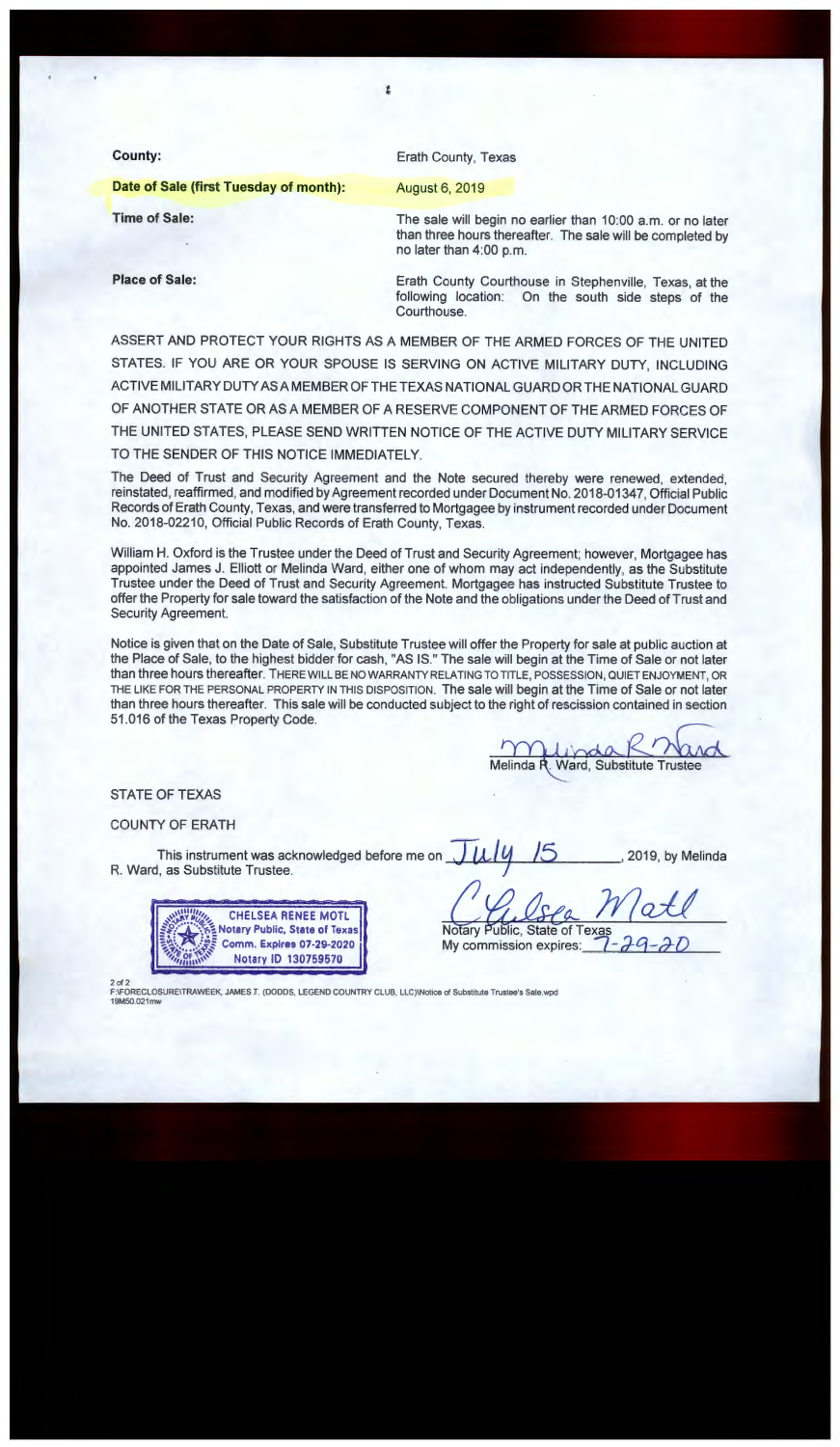### **EXHIBIT "A"**

### TRACT ONE:

All that certain 80.385 acres out of the Jarrett Menefee Survey, A-520, being part of a certain 564 acre tract described in Deed dated October 1, 1976, from Bertha Sharp lo Stephenville Savings and Loan Association, and the 80.385 acres being described as follows:

BEGINNING at a point in center of Bosque River, on the Northwesterly line of said former 564 acre tract, at the north corner of Block 20, Golf Country Estates Addition to the City of Stephenville, Texas, for the westerly most corner of this tract;

THENCE with Northeasterly line of Block 20 as follows: S. 51-17-50 E. 345.5 feet; and S. 33-34-50 E. 845. 75 feet to an iron rod at the West corner of Lot 1, Block l 0, for a South comer of this tract; THENCE N. 28-30 W. 835.0 feet to an iron rod set for an inner corner of this tract;

THENCE N. 67-00 E. 220.0 feet to an iron rod set for an inner corner of this tract;

THENCE S. 75-00 E. 175.0 feet to an iron rod set for an inner corner of this tract;

THENCE S. 25-00 E. 520.0 feet to an iron rod set for a SWC of this tract;

THENCE N. 56-00 E. 164.95 feet to an iron rod set for a comer of this tract;

THENCE along a curve to the right, having a radius of 301.57 feet and central angle of 15 deg. 07 min., a length of 79.57 feet (long chord bears N. 63-33-14 E. 79.34 feet) to an iron rod set for SEC of this tract;

THENCE N. 20-30 W. 162.25 feet to an iron rod set for an inner comer of this tract;

THENCE N. 87-30 E. 125.0 feet to an iron rod set for a comer of this tract;

THENCE S. 81-00 E. 676.81 feet to an iron rod set for an inner comer of this tract;

THENCE S. 49-00 E. 600.91 feet to an iron rod set for an inner comer of this tract;

THENCE S. 26-19-28 W. 140.92 feet to an iron rod set for an inner comer of this tract;

THENCE S. 71-20-15 W. 15.85 feet to an iron rod set for a corner of this tract;

THENCE S. 49-00 E. 11.59 feet to an iron rod set for an inner comer of this tract; THENCE S. 26-19-28 W. 14.14 feet to an iron rod set for a corner of this tract;

THENCE N. 71-20-15 E. 20.00 feet to an iron rod set for an inner comer of this tract;

THENCE S. 63-40-32 E. 135.86 feet to an iron rod set for an inner comer of this tract;

THENCE S. 26-19-28 E. 270.60 feet to an iron rod set for an inner comer of this tract;

THENCE N. 63-40-32 W. 150.0 feet to an iron rod set for a NWC of this tract;

THENCE S. 26-19-28 E. 20.0 feet to an iron rod set at the NWC of Block 9, Golf Country Estates Addition, at the NEC of a 50 foot street, for a SWC of this tract;

THENCE with Northerly line of Block 9 as follows: S. 63-40-32 E. 612.60 feet; S. 67-12-46 E. 180.52 feet; and S. 70-45 E. 454.82 feet to an iron rod set in North line of Block 9, for the SEC of this tract;

THENCE N. 19-15 E. 75.0 feet to an iron rod set for a NEC of this tract;

THENCE N. 70-45 W. 12.0 feet to an iron rod set for an inner corner of this tract;

THENCE N. 19-15 E. partially along a powerline easement conveyed to Erath County Electric Cooperative, by instrument recorded in Volume 591, Page 944, Deed Records of Erath County, Texas, a total distance of 1263 .8 feet to a point in center of Bosque River, on the Northerly line of said fonner 564 acre tract, for the NEC of this tract;

THENCE up and along centerline of Bosque River as follows; N. 50-48 W. 11.8 feet; N. 32-39 W. 287.8 feet; S. 85-26 W. 179.0 feet, N. 72-54 W. 144.l feet; S. 85-01 W. 179.7 feet; N. 57-54 W. 125.6 feet; N. 55-08 W. 248.3 feet; S. 83-54 W. 173.6 feet; N. 80-56 W. 174.2 feet; S. 55-45 W. 121.5 feet; N. 63-10 W. 131.7 feet; N. 38-20 W. 233.6 feet; N. 70-11 W. 235.5 feet; S. 85-03 W. 133.2 feet; N. 56-44 W. 130.9 feet; N. 04-56 W. 176.2 feet; N. 31-50 E. 138.3 feet: N. 31-08 W. 183.9 feet; N. 69-07 W. 183.5 feet; S. 77-40 W. 182.2 feet; S. 28-26 W. 153.0 feet; S. 05-10 W. 224.0 feet; S. 44-00 W. 115.5 feet; N. 81-26 W. 219.0 feet; N. 61-35 W. 191.4 feet; S. 83-16 W. 148.6 feet; S. 08-50 W. 115.5 feet; S. 21-00 W. 179.0 feet; S. 67-30 W. 318.2 feet; and S. 58-41 W. 171. L feet to the PLACE OF BEGINNING, containing 80.385 acres out of said 564 acre tract.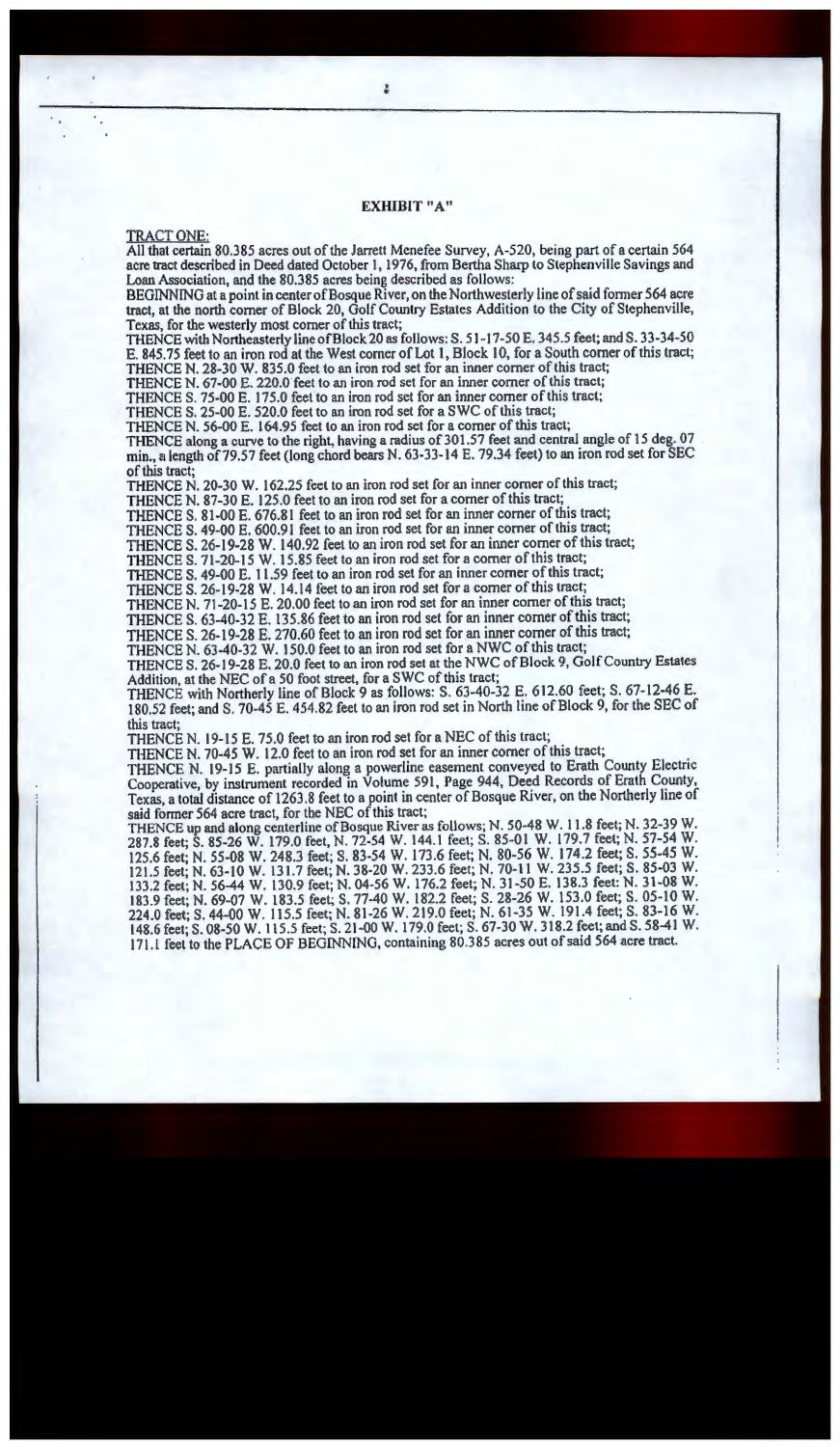# TRACTTWO:

All that certain 7.162 acres out of the Jarrett Menefee Survey, A-520, being part of a certain 564 acre tract described in Deed dated October 1, 1976, from Bertha Sharp to Stephenville Savings and Loan Association, and the 7.162 acres being described as follows:

BEGINNING at an iron rod set at the NEC of Block 11, Golf Country Estates Addition to the City of Stephenville, Texas, at the NWC of a 50 foot street, for the SEC of this tract;<br>THENCE with North line of Block 11 as follows: N. 63-40-32 W. 448.34 feet and N. 80-46-43 W.

836.80 feet to an iron rod set at the NWC of Block 11, in East line of a 50 foot street, for the Southerly SWC of this tract;

THENCE along a curve to the left, having a radius of 235.04 feet, a length of 49.64 feet (long chord bears N. 27-31-52 W. 49.55 feet) to an iron rod at the North corner of said street, for a corner of this tract;

THENCE N. 33-34-50 W. 30.05 feet to an iron rod set for a comer of this tract;

THENCE N. 28-30 W. 75. 77 feet to an iron rod set for the Westerly SWC of this tract;

THENCE N. 60-00 E. 143.06 feet to an iron rod for a comer of this tract;

THENCE N. 56-00 E. 166.70 feet to an iron rod set for the NWC of this tract;

THENCE S. 34-00 E. 134.0 feet to an iron rod set for an inner corner of this tract;

THENCE N. 88-33-39 E. 174.17 feet to an iron rod set for a corner of this tract; THENCE S. 81-00 E. 425.06 feet to an iron rod set for a corner of this tract;

THENCE S. 49-00 E. 559.64 feet to an iron rod set for the NEC of this tract;

THENCE S. 26-19-28 E. 107.29 feet to the PLACE OF BEGINNING, containing 7.162 acres out of said 564 acre tract.

# TRACT THREE:

All that certain 0.047 acres out of Lots 7 and 8, Block 14, Golf Country Estates Addition to Stephenville, Texas, according to Map of said Addition recorded in Volume 2, Page 7, Plat Records of Erath County, Texas, and said 0.047 acres being described as follows:

BEGINNING at an iron rod at the NWC of Lot 8, Blk. 14, for the NWC of this tract;

THENCE N. 19-45-06 E. at 131.14 feet the NEC of Lot 8 and NWC of Lot 7, at a total distance of 166.60 feet to an iron rod at the Northerly NWC of Lot 7, for the NEC of this tract;

THENCE S. 07-55 W. 85.5 feet to an iron rod for a comer of this tract;

THENCE S. 21-54 W. 70.1 feet to an iron rod for a corner of this tract;

THENCE S. 47-21 W. 19.9 feet to an iron rod set in West line of Lot 8, for the SWC of this tract; THENCE N. 29-56-05 W. with West line of Lot 8, a distance of 7.5 feet to the PLACE OF BEGINNING.

### TRACT FOUR:

Lot 30, Block 2, Golf Country Estates Addition to the City of Stephenville, Erath County, Texas, according to Final Plat of a Replat of Lots 19 through 26, Block 2, Golf Country Estates, City of Stephenville, Erath County, Texas, recorded in Cabinet A, Slide 217, Plat Records, Erath County, Texas.

#### TRACT FIVE:

Lot 1, Block 18 and Lot 1, Block 19, Golf Country Estates Addition to the City of Stephenville, Erath County, Texas, according to Plat of said addition recorded in Volume 2, Page 7, Plat Records of Erath County, Texas.

#### TRACT **SIX:**

Lots 2 and 3, Block 20, Golf Country Estates Addition to the City of Stephenville, Erath County, Texas, according to Final Plat of a Replat of Lot 1, Block 20, Golf Country Estates, City of Stephenville, Erath County, Texas, recorded in Cabinet B, Slide 80-A, of Plat Records, Erath County, Texas.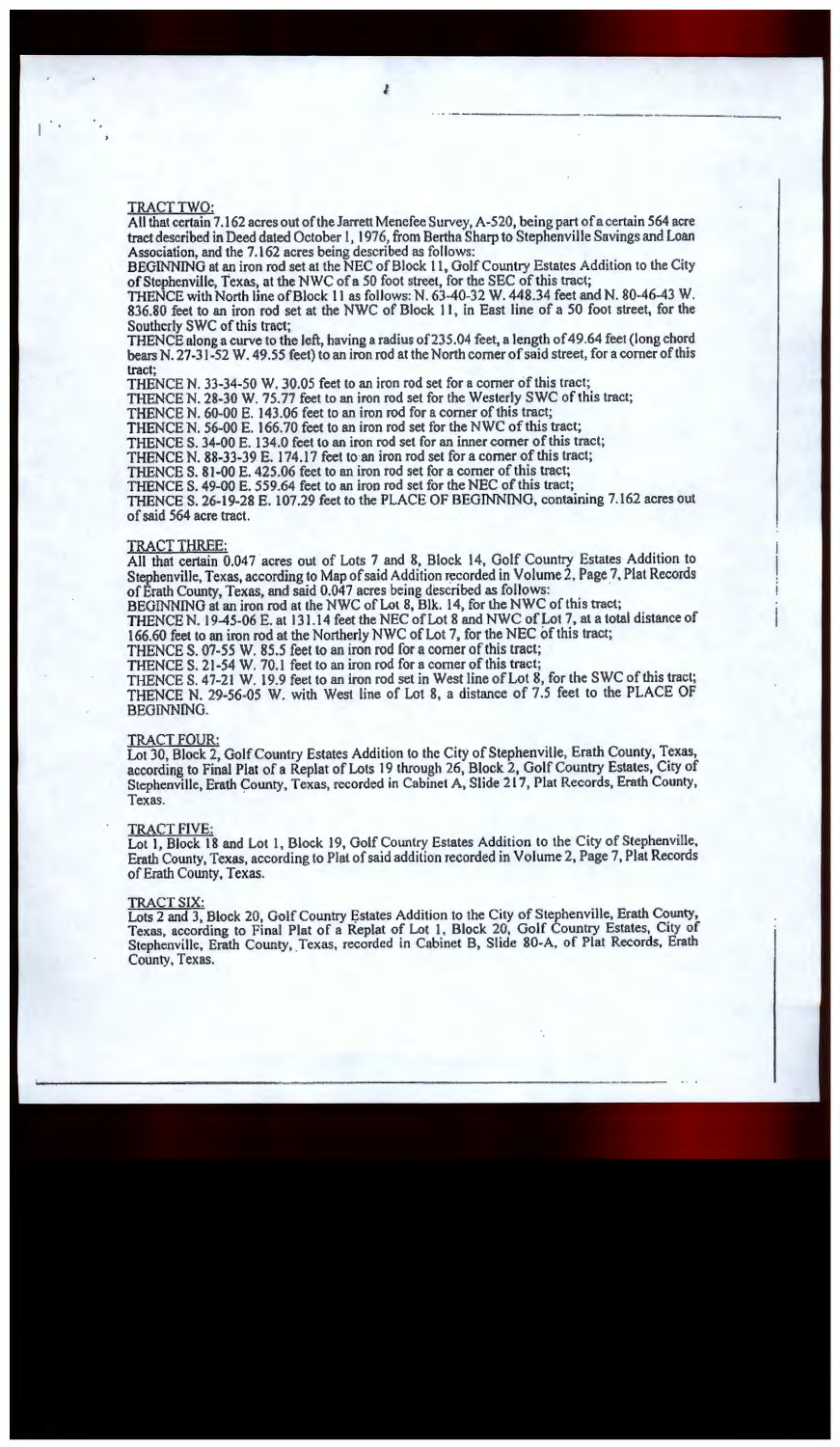Lot 2, Block I, of the Traweek Addition, being a subdivision of 37.465 acres out of the Jarrett Menefee Survey, Abstract No. 520, City of Stephenville, Erath County, Texas, as shown on a plat recorded in Cabinet A, Slide 351, Plat Records, Erath County, Texas.

#### TRACT EIGHT:

All that certain 17 .141 acre tract of land out of the Jarrett Menefee Survey, Abstract No. 520, in Erath County, Texas, being part of that certain 544 acre tract of land described in deed from Bertha Sharp to Stephenville Savings and Loan Association, dated October 1, 1976 and recorded in Volume 541, Page 811 of the Deed Records of Erath County, Texas and described as follows:

BEGINNING at an iron rod set at the NW comer of Lot 1, Block 9 of the Golf Country Estates Addition to the City of Stephenville, Erath County, Texas as shown by a plat thereof recorded in Volume 2, Page 7 of the Plat Records of Erath County, Texas, being an external corner of a 80.385 acre tract described as First Tract in deed from Legends Golf Club to James T. Traweek et al, dated October 1, 1985 and recorded in Volume 677, Page 218 of the Deed Records of Erath County, Texas, for a corner of this tract;

THENCE N 63° 40' 32" W along the north end of a 50 foot wide street 50.0' to an iron rod found in place at the NE corner of Lot 15, Block 11 of Golf Country Estates Addition, being the SE comer of a 7.162 acre tract described as Second Tract in deed to James T. Traweek, for a comer of this tract;

THENCE along the East, north and west lines of said 7 .162 acre tract as follows, N 26° 19' 28° E, 107.29' to an iron rod set, N 49° 00' W, 559.64' to an iron rod set, N 81 ° 00' W, 424.06' to an iron rod set, S 88° 33' 39" W, 174.17' to an iron rod set, N 34° 00' W, 130.0' to an iron rod set, S 56° 00' W,166.70' to an iron rod set, S 60° 00' W, 143.82' to an iron rod set, S 28° 30' E, 74.96' to an iron rod set and S 33° 34' 50" E, 30.05' to an iron rod set at a comer of said Golf Country Estates, for a comer of this tract;

THENCE S 56° 25' IO" W, at 50.0' pass the most northerly corner of Lot I of Block 10 of Golf Country Estates, continuing in all 177 .06' to an iron rod set at the NW comer of said Lot l, being at an external comer of said 80.385 acre tract, for the SW corner of this tract;

THENCE along the west, north and east lines of said 80.385 acre tract as follows, N 28 $^{\circ}$  29' W, 834.85' to an iron rod set, N 67° 00' E, 220.0' to an iron rod set, S 75° 00' E, 175.0' to an iron rod set, S 25° 00' E, 520.0' to an iron rod set, N 56° 00' E, 164.95' to an iron rod set at the beginning of a curve, continuing along a curve to the right, radius =  $301.57'$ , long chord = N 63° 33' 47° E, 79.34', along a curve distance of 79.57' to an iron rod set, N 02° 30' W, 162.25' to an iron rod set, N 87° 30' E,  $125.0'$  to an iron rod set, S 81° 00' E, 676.81' to an iron rod found, S 49° 00' E, 600.91' to an iron rod found, S 25° 19' 28" W, 140.92' to an iron rod found, S 71° 20' 15" W, 15.85' to an iron rod found, S 49° 00' E, 11.59' to an iron rod found, S 26° 19' 28" W, 14.14' to an iron rod found, N 71° 20' 15" E, 20.0' to an iron rod found, S 63° 40' 32" E, 135.85' to an iron rod found, S 26° 19' 28" W, 270.60' to an iron rod found, N 63° 40' 32" W, 150.0' to an iron rod found and S 26° 19' 28" W, 20.0' to the place of beginning.

#### SA VE AND EXCEPT:

All that certain 0.172 acres (7,481 .56 square feet), situated in the Jarrett Menefee Survey, A-520, Erath County, Texas, and being part of lands included in MASTER DEED dated April 26, 1991, from Sunbelt Savings, FSB, to Sunbelt Federal Savings, FSB recorded in Volume 816, Page 858, Deed Records of Erath County, Texas, and the 0.172 acres being described as follows:

BEGINNING at an iron rod set at North comer of Lot l, Block 10, Golf Country Estates Addition to City of Stephenville, Erath County, Texas, according to Plat of said Addition recorded in Volume 2, Page 7, Plat Records of Erath County, Texas, being the Northwesterly comer of a 50 foot street, and the East comer of this tract;

THENCE S. 56-25-10 W. 126. 79 feet to an iron rod at West comer of said Lot 1, Block 10, for the South comer of this tract;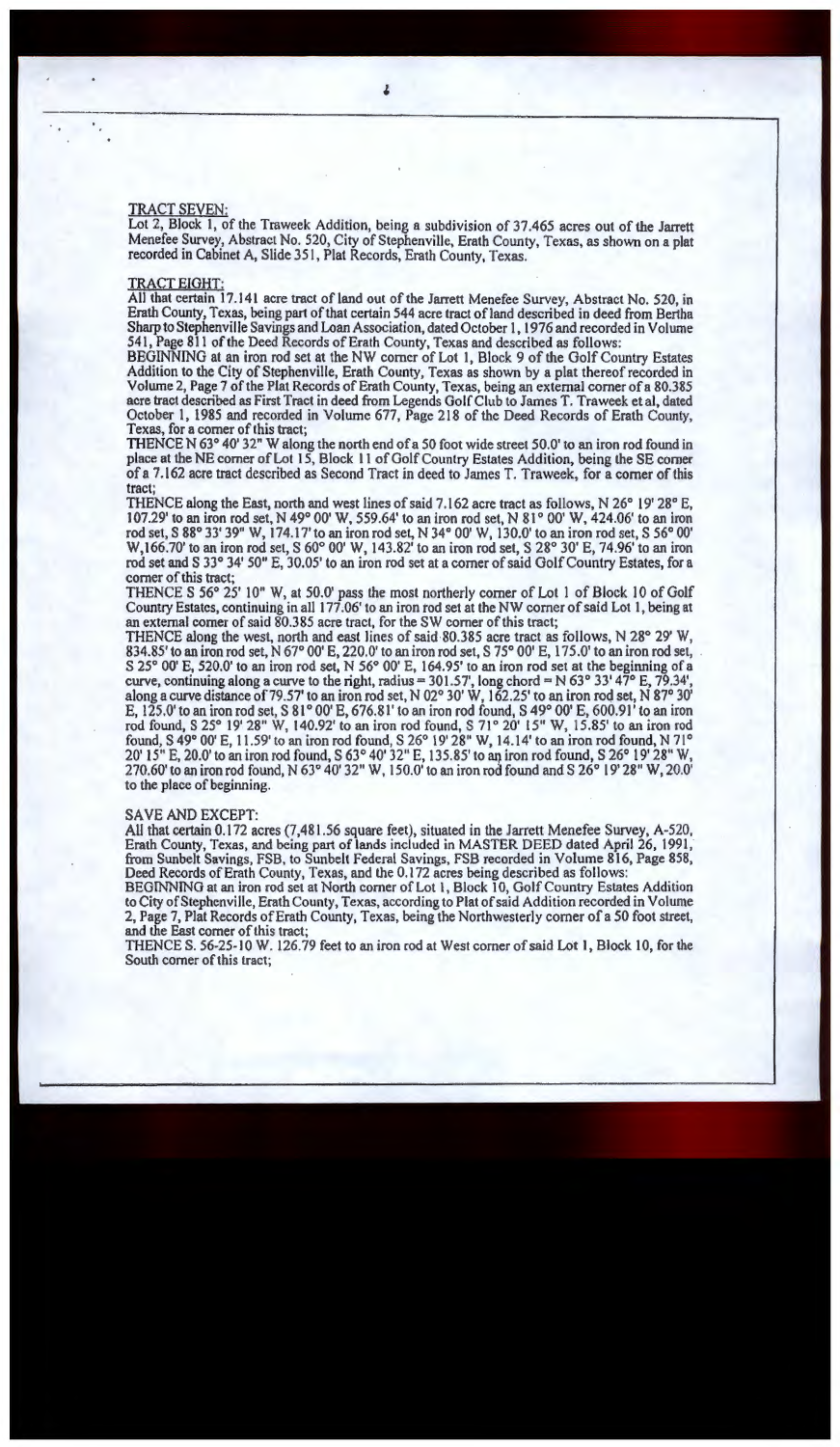THENCE N. 28-30-00 W. 60.24 feet to an iron rod set for the West comer of this tract; THENCE N. 56-25-10 E. 123.92 feet to an iron rod set for the North comer of this tract; THENCE S. 28-30-00 E 27.84 feet, an iron rod; and S. 33-34-50 E. 32.27 feet to the place of beginning, containing 0.172 acres, and being part of a certain 17.141 acre tract adjoining Golf Country Estates Addition.

#### SA VE AND EXCEPT:

All that certain 14.551 acres tract ofland out of the Jarrett Menefee Survey, Abstract No. 520, Erath County, Texas; being part of a certain 17.141 acres tract referenced in Volume 1315, Page 145 and further described in Volume 839, Page 165 of the Official Public Records of Erath County, Texas; and being further described by metes and bounds as follows:

BEGINNING at a set 1/2" iron rod with cap (PRICE SURVEYING) at the northeast comer of Lot 15 in Block 11 of Golf Country Estates (Vol. 2, Pg. 7, Plat Records) to the City of Stephenville, Texas, at a comer of said 17 .141 acres tract and at the northwest end of a 50' street for the beginning corner of this tract.

THENCE N. 25 deg. 56 min. 46 sec. E. at 107.92 feet pass an ell corner of said 17.141 acres tract, and in all 122;92 feet to a set 1/2" iron rod with cap (PRICE SURVEYING) fora corner of this tract. THENCE N. 50 deg. 51 min. 23 sec. W\_ 555.07 feet to a set 1/2" iron rod with cap (PRICE SURVEYING) for a corner of this and said 17.141 acres tract.

THENCE N. 81 deg. 21 min. 51 sec. W. 425.06 feet to a found 3/8" iron rod for a corner of this and said 17.141 acres tract.

THENCE S. 88 deg. 12 min. 27 sec. W. 174.12 feet to a found 3/8" iron rod for a comer of this and said 17 .141 acres tract.

THENCE N. 34 deg. 22 min. 57 sec. W. 129.96 feet to a set 1/2" iron rod with cap (PRICE SURVEYING) for an ell corner of this and said 17.141 acres tract.

THENCE S. *55* deg. 37 min. 03 sec. W. 166.67 feet to a found 3/8" iron rod for a corner of this and said 17.141 acres tract.

THENCE S. *59* deg. 39 *min.* 42 sec. W. 143.79 feet to a set 1/2" iron rod with cap (PRICE SURVEYING) for an ell corner of this and said 17.141 acres tract.

THENCE S. 28 deg. 51 min. 14 sec. E. 74.96 feet to a found 3/8'' iron rod for a comer of this and said 17.141 acres tract.

THENCE S. 33 deg. 56 min. 04 sec. E. 30.05 feet to a found 3/8" iron rod at the northeast end of a 50' street for a comer of this and said 17.141 acres tract.

THENCE S. 55 deg. 52 min. 59 sec. W. 50.00 feet along the north end of said street to a set 1/2" iron rod with cap (PRICE SURVEYfNG) at a comer in the east line of Lot 1 in Block 10 of said Golf Country Estates for the most southerly southwest comer of this tract.

THENCE N. 33 deg. 56 min. 04 sec. W. 32.43 feet to a point for a corner of this tract and said Lot 1.

THENCE N. 28 deg. 51 min. 14 sec. W. 27.84 feet to a set 1/2" iron rod with cap (PRICE SURVEYING) at the most easterly comer of a certain 0:088 acre tract described in Volume 912, Page 307 of said Official Public Records, same being the northeast comer of said Lot I, for a comer of this tract.

THENCE S. 86 deg. 07 min. 11 sec. W. at 124.54 feet pass a found l" iron pipe at the northwest comer of said 0.088 acre tract and in all 136.42 feet to a set l/2" iron rod with cap (PRICE SURVEYING) in the west line of said 17 .141 acres tract for the most westerly southwest corner of this tract.

THENCE N. 28 deg. 50 min. 14 sec. W. 706.06 feet to a found 3/8" iron rod for the northwest corner of this and said 17 .141 acres tract.

THENCE N. 66 deg. 37 min. 59 sec. E. 219.95 feet to a set 1/2" iron rod with cap (PRICE SURVEYING) for the most northerly northeast corner of this and said 17.141 acres tract.

THENCE S. 75 deg. 21 min. 04 sec. E. 131.41 feet along the north line of said 17.141 acres tract to a set 1/2" iron rod with cap (PRJCE SURVEYTNG) for a corner of this tract.

-- - --- - ·- .. . ·----···· ---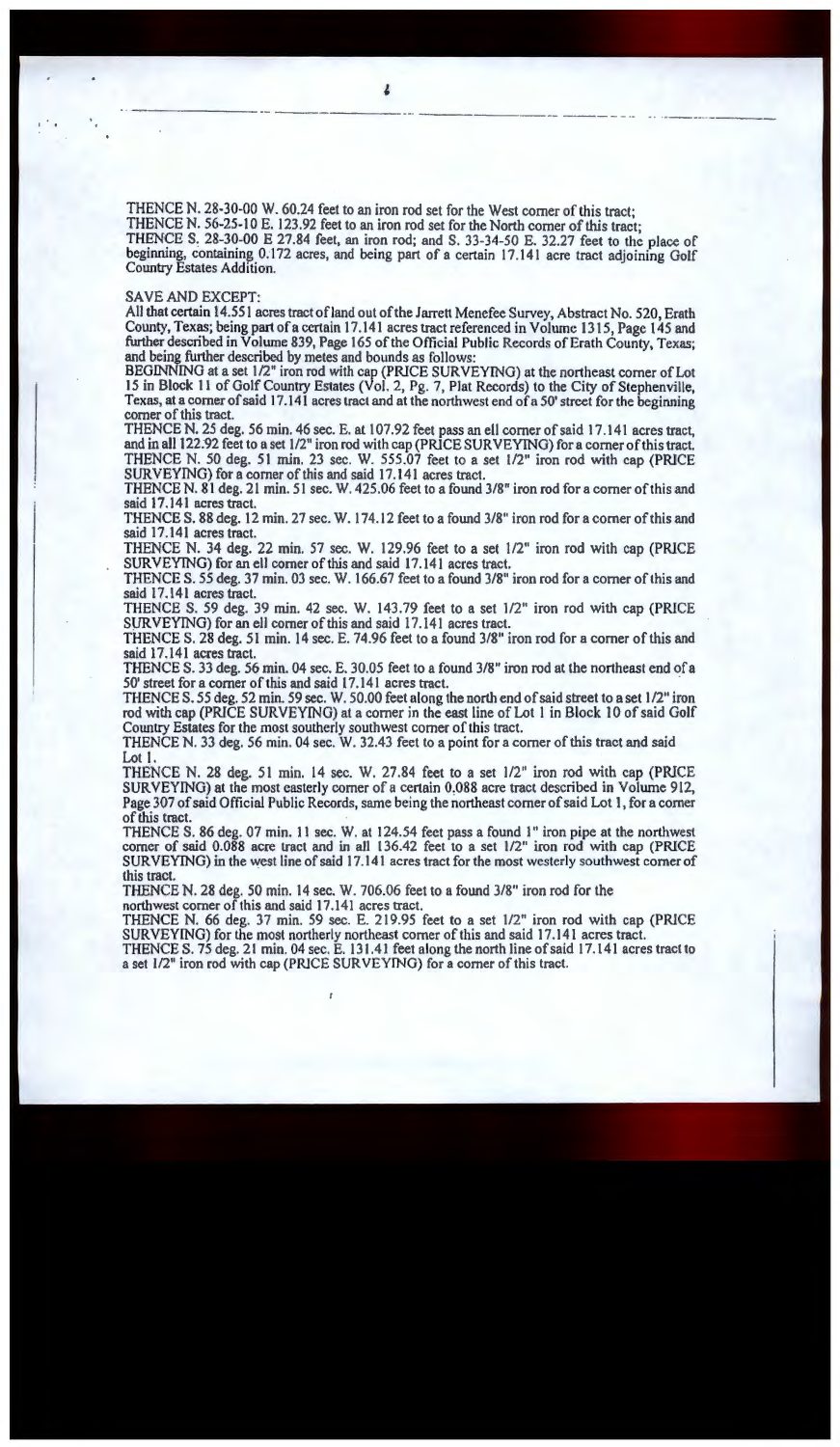THENCE S. 28 deg. 50 min. 14 sec. E. 549.17 feet to a found 3/8" iron rod for an ell comer of this and said 17 .141 acres tract.

THENCE N. 55 deg. 37 min. 03 sec. E. 164.95 feet to a set 1/2" iron rod with cap (PR[CE SURVEYING) for a corner of this and said 17.141 acres tract.

THENCE northeasterly around the arc of a curve to the right with a radius of 148.45 feet, a central angle of29 deg. 33 min. 12 sec., a chord ofN. 70 deg. 23 min. 45 sec. E. 75. 73 feet and an arc length of76.57 feet to a set 1/2" iron rod with cap (PRICE SURVEYING) for a comer of this tract.

THENCE N. 02 deg. 51 min. 51 sec. W. 125.23 feet to a set 1/2'' iron rod with cap (PRICE SURVEYING) in a west line of said 17.141 acres tract for a comer of this tract.

THENCE N. 88 deg. 12 min. 27 sec. E. 228.68 feet to a set 1/2" iron rod with cap (PRICE SURVEYING) for a comer of this tract.

THENCE S. 81 deg. 21 min. 51 sec. E. 534.25 feet to a set 1/2" iron rod with cap (PRICE SURVEYING) for a comer of this tract.

THENCE S. 50 deg. *5* l min. 23 sec. E. 617.89 feet to a *set* 1/2" iron rod in the east line of said 17.141 acres tract for the most easterly northeast comer of this tract.

THENCE S. 25 deg. 56 min. 46 sec. W. 114.56 feet to a found 3/8" iron rod for a comer of this and said 17.141 acres tract.

THENCE S. 70 deg. 57 min. 33 sec. W. 15.85 feet to a set 1/2" iron rod with cap (PRICE SURVEYING) for a comer of this and said 17 .141 acres tract.

THENCE S. 49 deg. 23 min. 12 sec. E. 11.58 feet to a found 3/8" iron rod for a comer of this and said 17.141 acres tract.

THENCE S. 25 deg. 56 min. 46 sec. W. at 270.63 feet pass a found 3/8" iron rod at a comer of said 17 .141 acres tract and in all 290.63 feet to a found 3/8" iron rod at the northwest comer of Lot 1 in Block 9 of said Golf Country Estates and at the northeast end of a 50' street for the southeast comer of this tract.

THENCE N. 64 deg. 03 min. 14 sec. W. 50.00 feet along the north end of said street to the place of beginning.